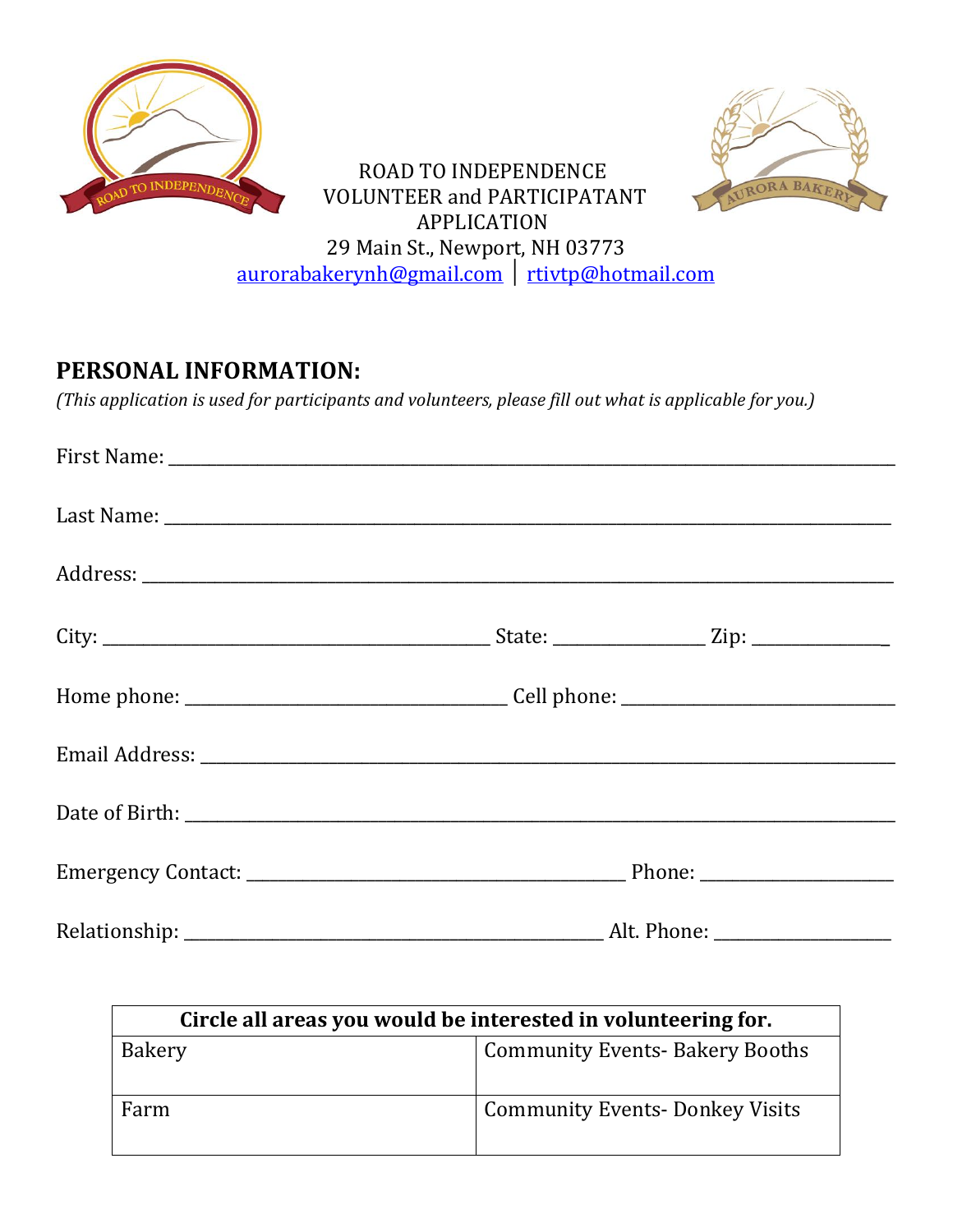| Does Participant have a Job Coach? YES __ NO ____ If YES,                           |  |  |  |  |
|-------------------------------------------------------------------------------------|--|--|--|--|
|                                                                                     |  |  |  |  |
| <b>MEDICAL INFORMATION:</b>                                                         |  |  |  |  |
|                                                                                     |  |  |  |  |
| Are you currently taking any Medications? YES_NO__If YES, please list: _______      |  |  |  |  |
| Are there any side effects of current Medications? YES ____ NO______ If YES, please |  |  |  |  |
|                                                                                     |  |  |  |  |
| Is there a medication schedule we should be aware of? __________________________    |  |  |  |  |
| Have you ever had SEIZURES? YES ______ NO________ If YES, date of last seizure      |  |  |  |  |
|                                                                                     |  |  |  |  |
|                                                                                     |  |  |  |  |
| Do you have ALLERGIES? YES______ NO______ If YES, please list__________             |  |  |  |  |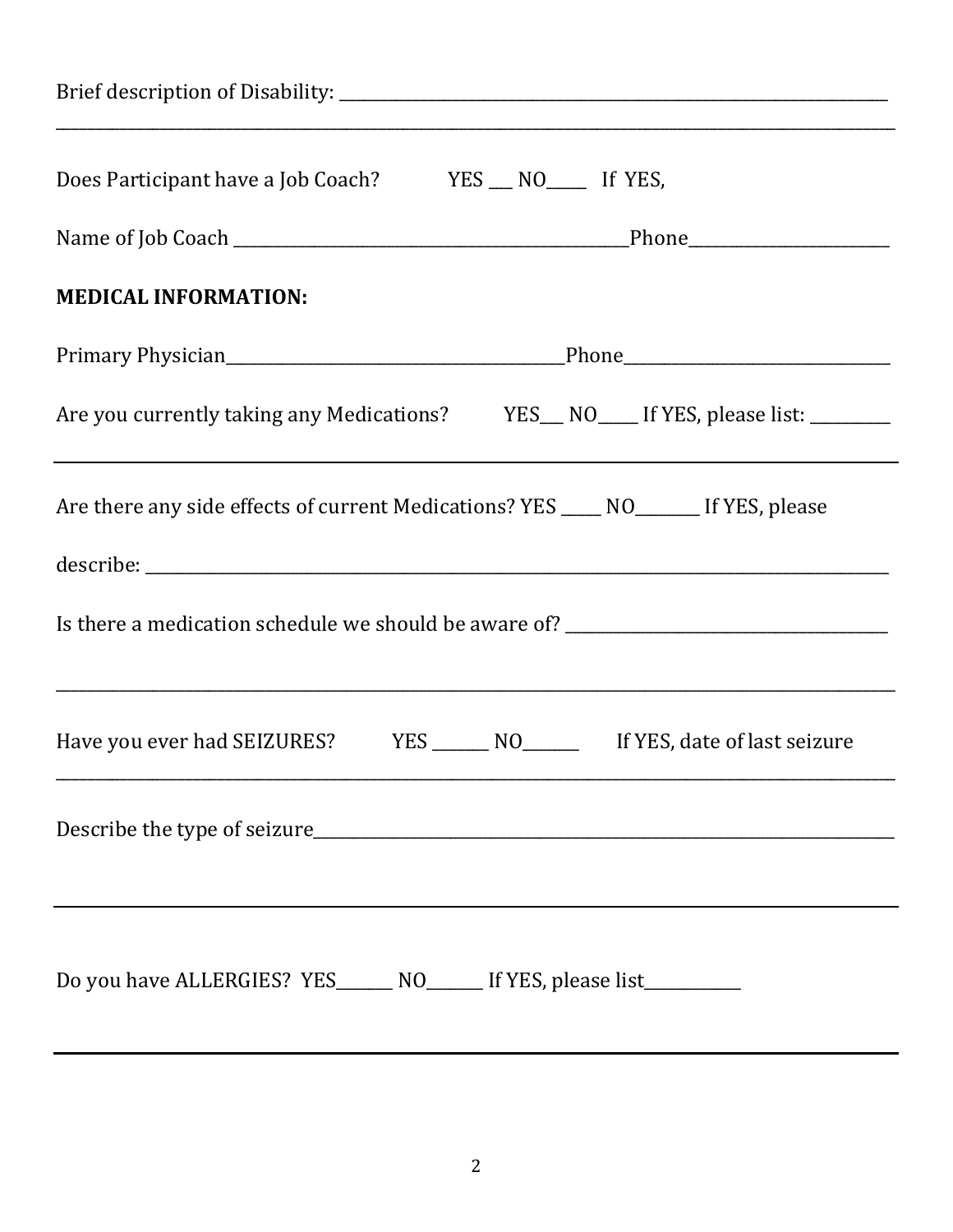# COMMUNICATION:

| Can participant make needs known to job coach?                                      | $YES$ $NO$ $\_\_$   |
|-------------------------------------------------------------------------------------|---------------------|
| Does participant have difficulty speaking or communicating?                         | $YES$ $NO$ $\_\_$   |
| Do others have difficulty understanding participant?                                | $YES$ $NO$ $\qquad$ |
| Does participant have difficulty remembering things?                                | $YES$ $NO$ $\_\_$   |
| Does participant have difficulty in learning new things?                            | $YES$ $NO$ $\qquad$ |
| Does participant have difficulty following directions?                              | $YES$ $NO$ $\_\_$   |
| Does participant have difficulty hearing?                                           | $YES$ $NO$ $\_\_$   |
|                                                                                     |                     |
| Useful phrases or words that work best with participant: ________________________   |                     |
|                                                                                     |                     |
| Are you currently working/attending school/volunteering? YES____ NO___              |                     |
| If YES, how long is your average school / work day? ____________________________    |                     |
| Please provide any other details that may help you get the most from our vocational |                     |
|                                                                                     |                     |
|                                                                                     |                     |
|                                                                                     |                     |
|                                                                                     |                     |
|                                                                                     |                     |
|                                                                                     |                     |
|                                                                                     |                     |
|                                                                                     |                     |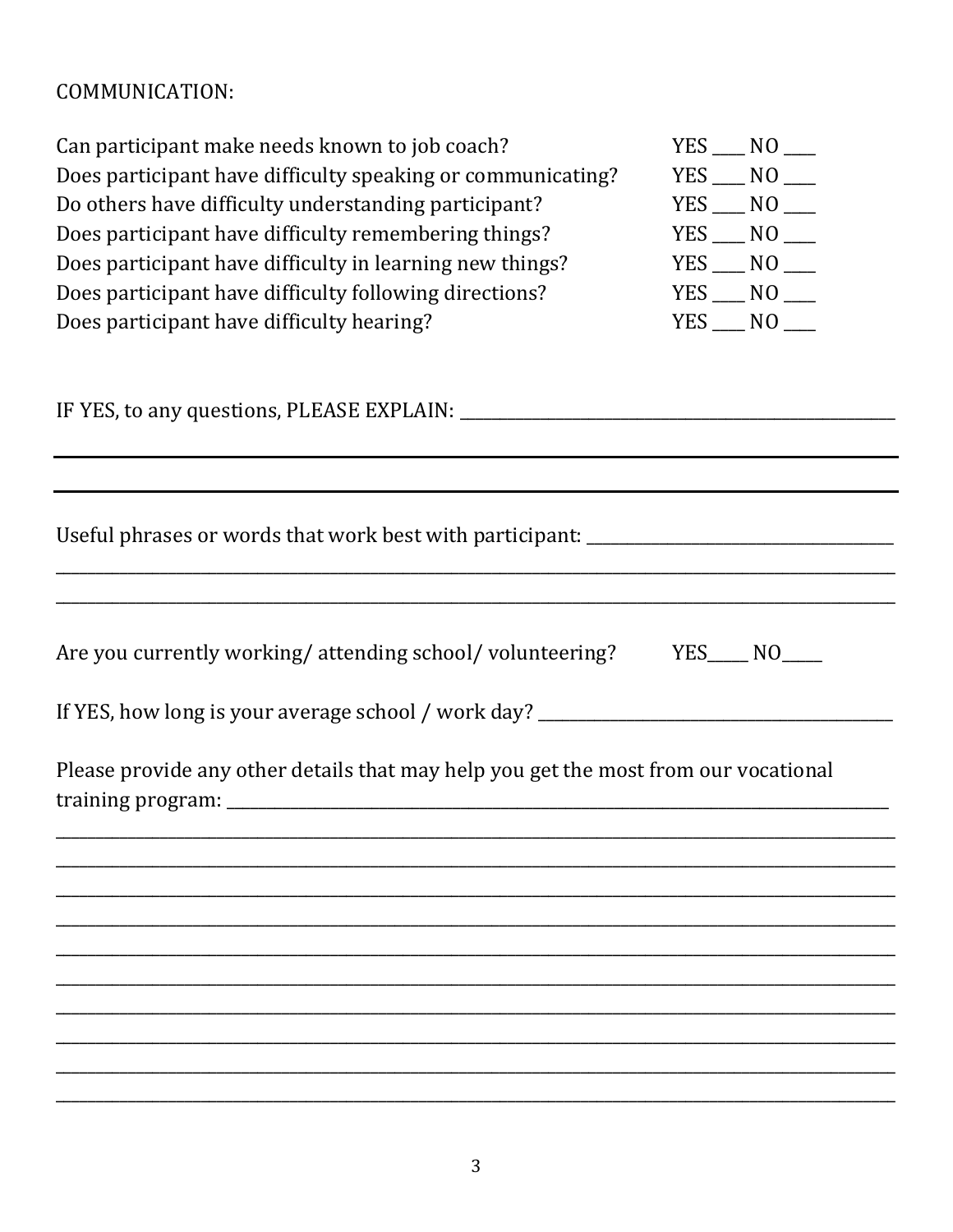### PERSONAL CONCERNS (Please check if this is a Concern)

| □ Activity Involving Mixer                                                        | $\Box$ Communication    |  |  |  |  |
|-----------------------------------------------------------------------------------|-------------------------|--|--|--|--|
| □ Activity Involving Stove                                                        | □ Safety Awareness      |  |  |  |  |
| □ Activity Involving Hot Water                                                    | $\Box$ Hearing Aids     |  |  |  |  |
| $\Box$ Activity Involving Money                                                   | $\square$ Sight/Glasses |  |  |  |  |
| $\square$ Difficulty with Lifting/Strenuous Activities                            | $\square$ Behaviors     |  |  |  |  |
| □ Difficulty with Walking/Unsteadiness                                            |                         |  |  |  |  |
|                                                                                   |                         |  |  |  |  |
| Has applicant ever been convicted of a crime? Yes _______________________________ |                         |  |  |  |  |
|                                                                                   |                         |  |  |  |  |
|                                                                                   |                         |  |  |  |  |

#### AVAILABILITY (Fill in Times Available)

| <b>Monday</b> | <b>Tuesday</b> | Wednesday | <b>Thursday</b> | Friday |
|---------------|----------------|-----------|-----------------|--------|
|               |                |           |                 |        |
|               |                |           |                 |        |
|               |                |           |                 |        |
|               |                |           |                 |        |

Is application being prepared by the applicant? Yes \_\_\_\_\_ No \_\_\_\_

If no, who is the preparer? \_\_\_\_\_\_\_\_\_\_\_\_\_\_\_\_\_\_\_\_\_\_\_\_\_\_\_\_\_\_\_\_\_\_\_\_\_\_\_\_\_\_\_\_\_\_\_\_\_\_\_\_\_\_\_\_\_\_\_\_\_\_\_\_\_\_\_\_\_\_\_\_\_\_\_\_\_\_\_\_\_\_\_\_\_\_\_\_\_\_